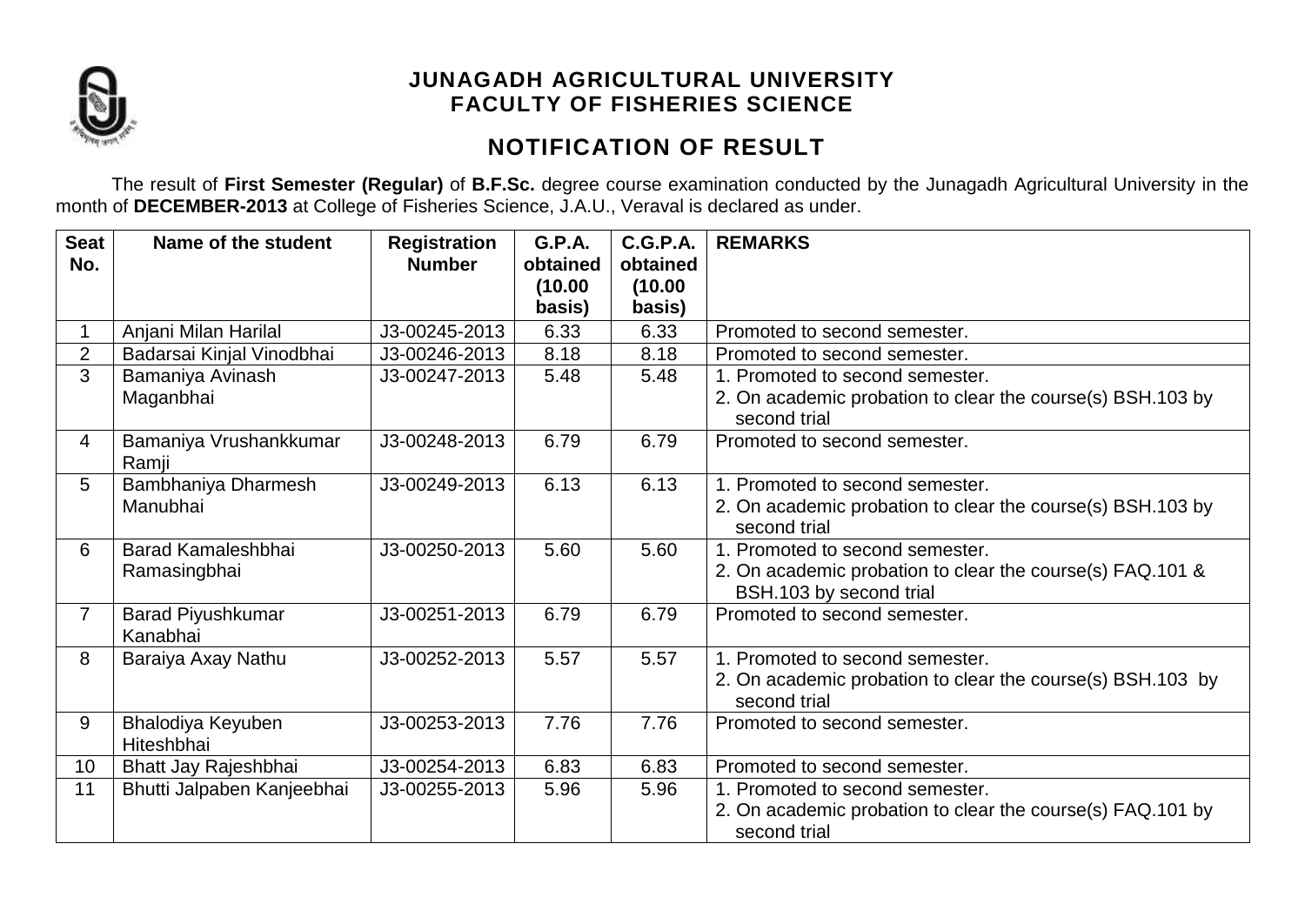| <b>Seat</b> | Name of the student               | <b>Registration</b> | <b>G.P.A.</b> | <b>C.G.P.A.</b> | <b>REMARKS</b>                                                                                                   |
|-------------|-----------------------------------|---------------------|---------------|-----------------|------------------------------------------------------------------------------------------------------------------|
| No.         |                                   | <b>Number</b>       | obtained      | obtained        |                                                                                                                  |
|             |                                   |                     | (10.00)       | (10.00)         |                                                                                                                  |
|             |                                   |                     | basis)        | basis)          |                                                                                                                  |
| 12          | Borakhatariya Nirav<br>Parbatbhai | J3-00256-2013       | 8.09          | 8.09            | Promoted to second semester.                                                                                     |
| 13          | Chagli Mehul Kantilal             | J3-00257-2013       | 7.68          | 7.68            | Promoted to second semester.                                                                                     |
| 14          | Chavada Sarman Rambhai            | J3-00258-2013       | 5.28          | 5.28            | 1. Promoted to second semester.                                                                                  |
|             |                                   |                     |               |                 | 2. On academic probation to clear the course(s) FAQ.101,                                                         |
|             |                                   |                     |               |                 | FRM.101 & BSH.103 by second trial                                                                                |
| 15          | Chopara Krishnaben<br>Karshanbhai | J3-00259-2013       | 6.58          | 6.58            | Promoted to second semester.                                                                                     |
| 16          | Dodiya Mahipatsinh<br>Devdasbhai  | J3-00260-2013       | 6.46          | 6.46            | Promoted to second semester.                                                                                     |
| 17          | Fulbariya Yogesh Shantilal        | J3-00261-2013       | 6.81          | 6.81            | Promoted to second semester.                                                                                     |
| 18          | Gadhavi Dhavalkumar<br>Vikrambhai | J3-00262-2013       | 6.71          | 6.71            | Promoted to second semester.                                                                                     |
| 19          | <b>Gohel Kiran Ratanshee</b>      | J3-00263-2013       | 7.95          | 7.95            | Promoted to second semester.                                                                                     |
| 20          | Gohil Vinayak Keshavlal           | J3-00264-2013       | 6.63          | 6.63            | Promoted to second semester.                                                                                     |
| 21          | Goriya Dinesh Bhimshi             | J3-00265-2013       | 6.14          | 6.14            | 1. Promoted to second semester.                                                                                  |
|             |                                   |                     |               |                 | 2. On academic probation to clear the course(s) BSH.103 by<br>second trial                                       |
| 22          | Jadav Divyesh Samajubhai          | J3-00266-2013       | 3.41          | 3.41            | 1. Not promoted to second semester.                                                                              |
|             |                                   |                     |               |                 | 2. On academic probation to clear the course(s) FAQ.101,<br>FRM.101, FRM.103, BSH.103 & BSH.105 by second trial. |
| 23          | Kalaria Kishan                    | J3-00267-2013       | 6.98          | 6.98            | Promoted to second semester.                                                                                     |
|             | Kishorchandra                     |                     |               |                 |                                                                                                                  |
| 24          | Kalariya Jigar Ashokkumar         | J3-00268-2013       | 5.90          | 5.90            | 1. Promoted to second semester.                                                                                  |
|             |                                   |                     |               |                 | 2. On academic probation to clear the course(s) FAQ.101 &<br>BSH.103 by second trial                             |
| 25          | Kalasariya Dipak Dhirubhai        | J3-00269-2013       | 6.05          | 6.05            | Promoted to second semester.                                                                                     |
| 26          | Kandoriya Bharat Alabhai          | J3-00270-2013       | 7.92          | 7.92            | Promoted to second semester.                                                                                     |
| 27          | Katara Nishantkumar               | J3-00271-2013       | 4.84          | 4.84            | 1. Promoted to second semester.                                                                                  |
|             | Ranchhodbhai                      |                     |               |                 | 2. On academic probation to clear the course(s) FAQ.101,<br>FRM.101 & BSH.103 by second trial                    |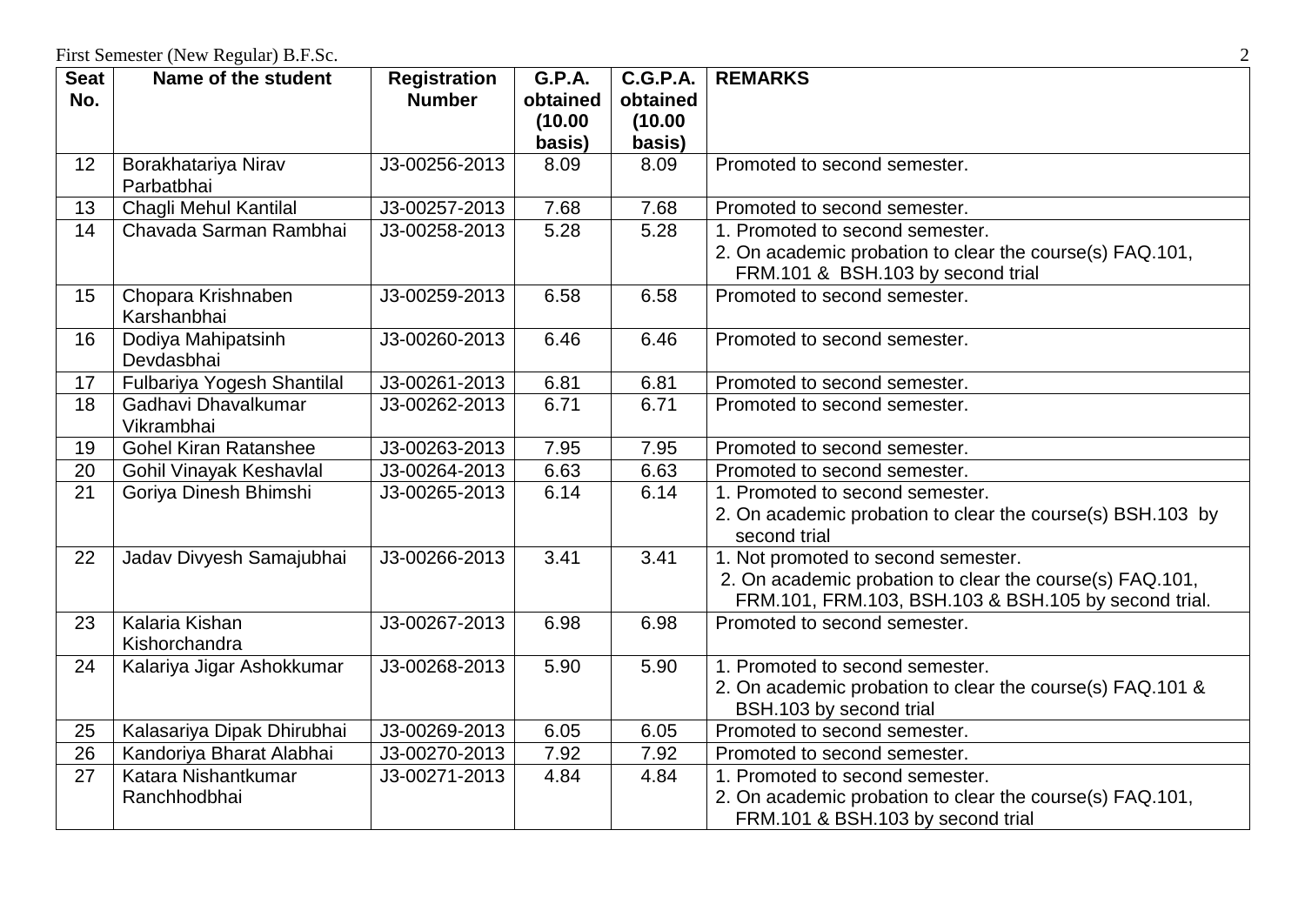| <b>Seat</b>     | Name of the student         | <b>Registration</b> | <b>G.P.A.</b> | <b>C.G.P.A.</b> | <b>REMARKS</b>                                             |
|-----------------|-----------------------------|---------------------|---------------|-----------------|------------------------------------------------------------|
| No.             |                             | <b>Number</b>       | obtained      | obtained        |                                                            |
|                 |                             |                     | (10.00)       | (10.00)         |                                                            |
|                 |                             |                     | basis)        | basis)          |                                                            |
| 28              | Katariya Kinjal Rambhai     | J3-00272-2013       | 5.41          | 5.41            | 1. Promoted to second semester.                            |
|                 |                             |                     |               |                 | 2. On academic probation to clear the course(s) FRM.101 by |
|                 |                             |                     |               |                 | second trial                                               |
| 29              | Khava Rajanibhai Sajanbhai  | J3-00273-2013       | 7.76          | 7.76            | Promoted to second semester.                               |
| 30              | Malamdi Mayur Tulsidas      | J3-00274-2013       | 7.50          | 7.50            | Promoted to second semester.                               |
| $\overline{31}$ | Mevada Jigneshkumar         | J3-00275-2013       | 5.98          | 5.98            | 1. Promoted to second semester.                            |
|                 | Nanjibhai                   |                     |               |                 | 2. On academic probation to clear the course(s) FAQ.101 &  |
|                 |                             |                     |               |                 | BSH.103 by second trial                                    |
| 32              | Modi Kiran Piyushbhai       | J3-00276-2013       | 6.31          | 6.31            | Promoted to second semester.                               |
| 33              | Mori Miraben Ranvirbhai     | J3-00277-2013       | 6.76          | 6.76            | Promoted to second semester.                               |
| 34              | Mori Sandipkumar            | J3-00278-2013       | 6.42          | 6.42            | 1. Promoted to second semester.                            |
|                 | Mansinhbhai                 |                     |               |                 | 2. On academic probation to clear the course(s) FAQ.101 by |
|                 |                             |                     |               |                 | second trial                                               |
| 35              | Pansuriya Ajay Hareshbhai   | J3-00279-2013       | 6.22          | 6.22            | Promoted to second semester.                               |
| 36              | Paramar Laleet Sudheerbhai  | J3-00280-2013       | 6.21          | 6.21            | 1. Promoted to second semester.                            |
|                 |                             |                     |               |                 | 2. On academic probation to clear the course(s) FAQ.101 by |
|                 |                             |                     |               |                 | second trial                                               |
| 37              | Pargi Narendrakumar         | J3-00281-2013       | 5.73          | 5.73            | 1. Promoted to second semester.                            |
|                 | Arjunsinh                   |                     |               |                 | 2. On academic probation to clear the course(s) FAQ.101 by |
|                 |                             |                     |               |                 | second trial                                               |
| 38              | Parmar Vipulkumar           | J3-00282-2013       | 5.58          | 5.58            | 1. Promoted to second semester.                            |
|                 | Karshanbhai                 |                     |               |                 | 2. On academic probation to clear the course(s) BSH.103 by |
|                 |                             |                     |               |                 | second trial                                               |
| 39              | Patel Nikunjkumar Kiritbhai | J3-00283-2013       | 5.61          | 5.61            | 1. Promoted to second semester.                            |
|                 |                             |                     |               |                 | 2. On academic probation to clear the course(s) FAQ.101 by |
|                 |                             |                     |               |                 | second trial                                               |
| 40              | Rathod Jayesh Babubhai      | J3-00284-2013       | 5.56          | 5.56            | 1. Promoted to second semester.                            |
|                 |                             |                     |               |                 | 2. On academic probation to clear the course(s) FAQ.101 &  |
|                 |                             |                     |               |                 | FRM.101 by second trial                                    |
| 41              | Sagar Khara                 | J3-00285-2013       | 7.51          | 7.51            | Promoted to second semester.                               |
| 42              | Savaliya Nayankumar         | J3-00286-2013       | 6.56          | 6.56            | Promoted to second semester.                               |
|                 | Bavchandbhai                |                     |               |                 |                                                            |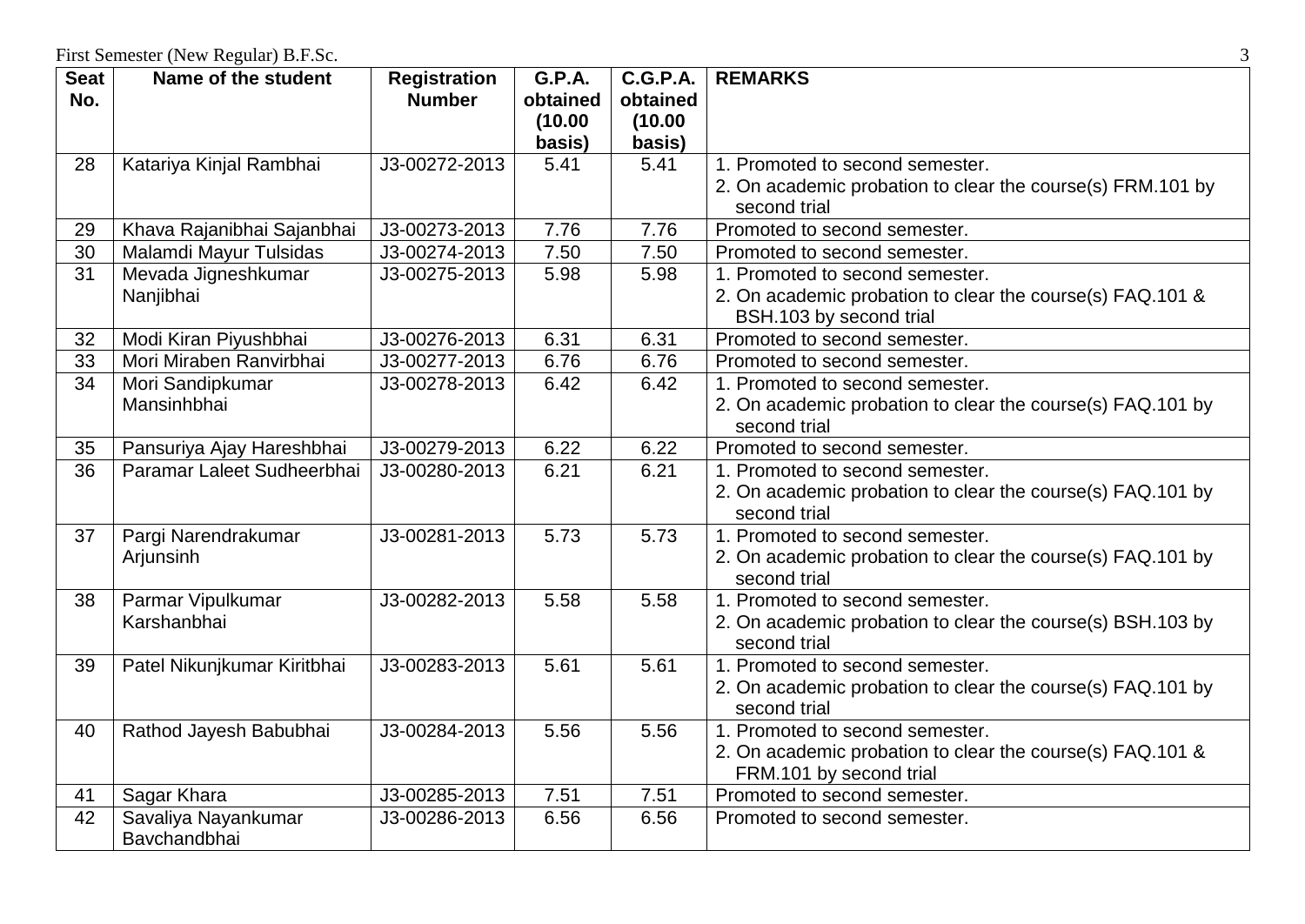| <b>Seat</b> | Name of the student         | <b>Registration</b> | <b>G.P.A.</b> | <b>C.G.P.A.</b> | <b>REMARKS</b>                                            |
|-------------|-----------------------------|---------------------|---------------|-----------------|-----------------------------------------------------------|
| No.         |                             | <b>Number</b>       | obtained      | obtained        |                                                           |
|             |                             |                     | (10.00        | (10.00          |                                                           |
|             |                             |                     | basis)        | basis)          |                                                           |
| 43          | Sikotariya Jatin Nanjibhai  | J3-00287-2013       | 5.01          | 5.01            | 1. Promoted to second semester.                           |
|             |                             |                     |               |                 | 2. On academic probation to clear the course(s) FRM.101 & |
|             |                             |                     |               |                 | BSH.103 by second trial                                   |
| 44          | Solanki Gaurav Bhogilal     | J3-00288-2013       | 7.58          | 7.58            | Promoted to second semester.                              |
| 45          | Solanki Ravinaben Dhirubhai | J3-00289-2013       | 8.08          | 8.08            | Promoted to second semester.                              |
| 46          | Sosa Kanak Jethabhai        | J3-00290-2013       | 7.24          | 7.24            | Promoted to second semester.                              |
| 47          | <b>Tandel Dharmgnaben</b>   | J3-00291-2013       | 6.53          | 6.53            | Promoted to second semester.                              |
|             | Harishbhai                  |                     |               |                 |                                                           |
| 48          | <b>Taral Pravinkumar</b>    | J3-00292-2013       | 5.30          | 5.30            | 1. Promoted to second semester.                           |
|             | Vaghabhai                   |                     |               |                 | 2. On academic probation to clear the course(s) FAQ.101 & |
|             |                             |                     |               |                 | FRM.101 by second trial                                   |
| 49          | <b>Toralben Muniya</b>      | J3-00293-2013       | 7.74          | 7.74            | Promoted to second semester.                              |
| 50          | Vadher Dipesh Ramjibhai     | J3-00294-2013       | 6.07          | 6.07            | Promoted to second semester.                              |
| 51          | Vadher Niravkumar           | J3-00295-2013       | 6.02          | 6.02            | Promoted to second semester.                              |
|             | Rajseebhai                  |                     |               |                 |                                                           |
| 52          | Vala Omdevsinh Jayvantsinh  | J3-00296-2013       | 6.60          | 6.60            | Promoted to second semester.                              |
| 53          | Vala Sanjaykumar Rambhai    | J3-00297-2013       | 6.20          | 6.20            | Promoted to second semester.                              |
| 54          | <b>Gohel Akash Chunilal</b> | J3-00216-2012       | 5.92          | 5.92            | Promoted to second semester.                              |
| 55          | Patel Sonal Nitinbhai       | J3-00232-2012       | 6.22          | 6.22            | Promoted to third semester.                               |

No.: JAU / REG / EXAM / T.5 / 932-34 / 2014 **REGISTRAR** Date: 20 / 03 / 2014

- 1. The Principal & Dean, College of Fisheries Science, J.A.U., Veraval (5 copies).
- 2. The Director of Students' Welfare, JAU, Junagadh
- 3. Table-4 of this office.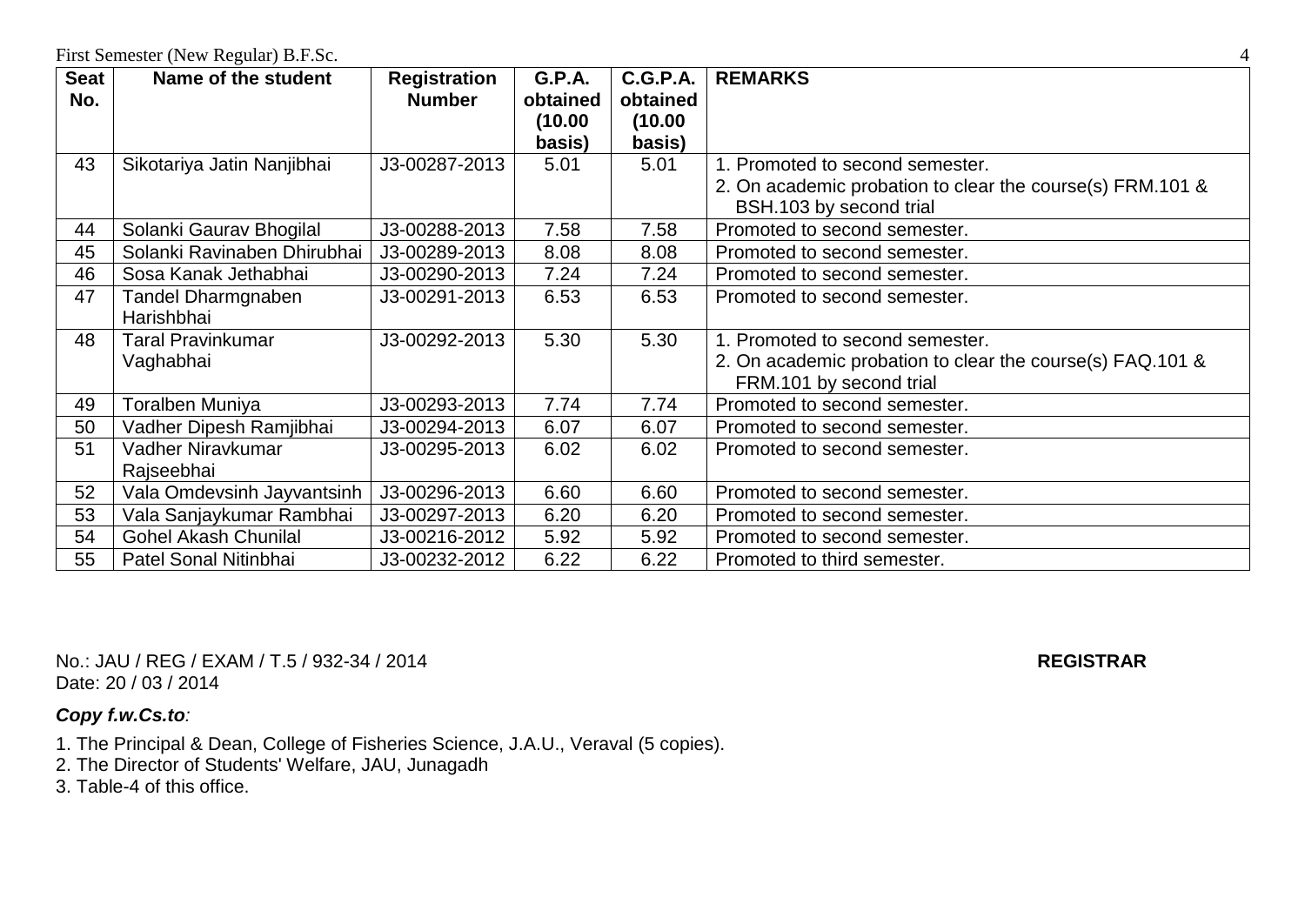

# **NOTIFICATION OF RESULT**

The result of **Second Semester (Supple.)** of **B.F.Sc.** degree course examination conducted by the Junagadh Agricultural University in the month of **DECEMBER-2013** at College of Fisheries Science, J.A.U., Veraval is declared as under.

| <b>Seat</b><br>No. | Name of the student              | <b>Registration</b><br><b>Number</b> | <b>G.P.A.</b><br>obtained | <b>O.G.P.A.</b><br>obtained | <b>REMARKS</b>                  |
|--------------------|----------------------------------|--------------------------------------|---------------------------|-----------------------------|---------------------------------|
|                    |                                  |                                      | (10.00)<br>basis)         | (10.00)<br>basis)           |                                 |
|                    | Baraiya Bhavyesh Meghjibhai      | J3-00206-2012                        | 6.40                      | 6.60                        | 1. Promoted to fourth semester. |
| $\overline{2}$     | Chavda Raviraj Bhupatbhai        | J3-00211-2012                        | 6.06                      | 6.35                        | 1. Promoted to fourth semester. |
| 3                  | Gohel Vivek Prakashbhai          | J3-00181-2011                        | 6.13                      | 5.88                        | 1. Promoted to fourth semester. |
| 4                  | Gohil Kuldipsinh Ravubha         | J3-00217-2012                        | 6.15                      | 6.19                        | 1. Promoted to fourth semester. |
| 5                  | Khoraba Jayshri Bhagvanji        | J3-00223-2012                        | 5.79                      | 5.87                        | 1. Promoted to fourth semester. |
| 6.                 | Limbadiya Jatin Rajeshbhai       | J3-00225-2012                        | 6.24                      | 6.07                        | 1. Promoted to fourth semester. |
|                    | Naghera Asvin Menasibhai         | J3-00228-2012                        | 5.78                      | 6.01                        | 1. Promoted to fourth semester. |
| 8                  | Patel Sonal Nitinbhai            | J3-00232-2012                        | 6.12                      | 6.02                        | 1. Promoted to third semester.  |
| 9                  | Rathod Hasmukhbhai Dilipbhai     | J3-00233-2012                        | 6.49                      | 6.28                        | 1. Promoted to fourth semester. |
| 10                 | Sikotariya Sanishthakumar Haresh | J3-00237-2012                        | 6.30                      | 6.22                        | 1. Promoted to fourth semester. |
|                    | Vagh Bharatkumar Hareshbhai      | J3-00242-2012                        | 5.56                      | 5.81                        | 1. Promoted to fourth semester. |

No.: JAU / REG / EXAM / T.5 / 935-37 / 2014 **REGISTRAR** Date: 20 / 03 / 2014

- 1. The Principal & Dean, College of Fisheries Science, J.A.U., Veraval (5 copies).
- 2. The Director of Students' Welfare, JAU, Junagadh
- 3. Table-4 of this office.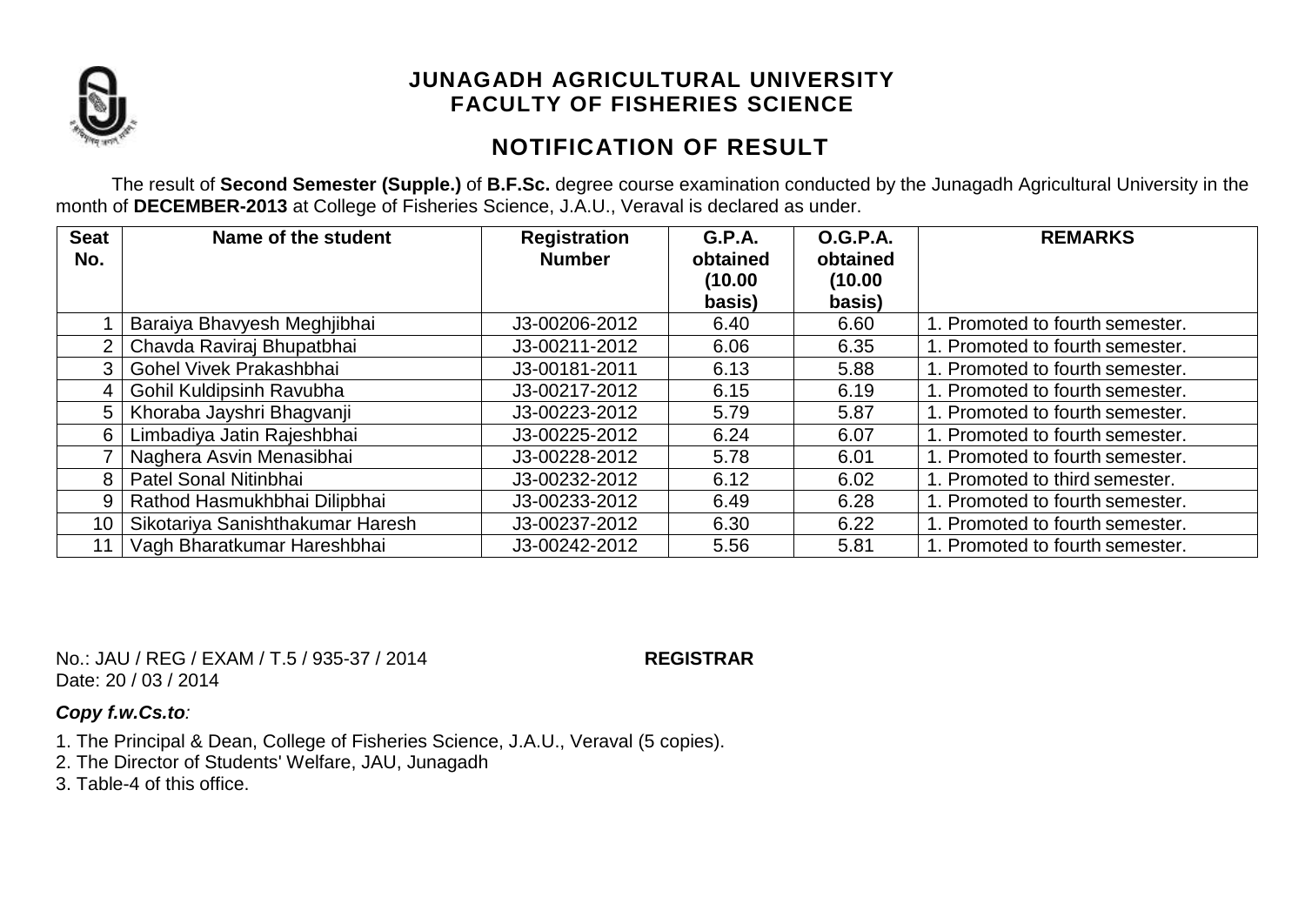

## **JUNAGADH AGRICULTURAL UNIVERSITY FACULTY OF FISHERIES SCIENCE NOTIFICATION OF RESULT**

The result of **Third Semester (Regular)** of **B.F.Sc.** degree course examination conducted by the Junagadh Agricultural University in the month of **DECEMBER-2013** at College of Fisheries Science, J.A.U., Veraval is declared as under.

| <b>Seat</b>    | Name of the student              | <b>Registration</b> | <b>G.P.A.</b>     | <b>O.G.P.A.</b>   | <b>REMARKS</b>                                  |
|----------------|----------------------------------|---------------------|-------------------|-------------------|-------------------------------------------------|
| No.            |                                  | <b>Number</b>       | obtained          | obtained          |                                                 |
|                |                                  |                     | (10.00)<br>basis) | (10.00)<br>basis) |                                                 |
|                | Barad Mamataben Mansingbhai      | J3-00205-2012       | 7.34              | 7.36              | Promoted to fourth semester.                    |
| $\overline{2}$ | Baraiya Bhavyesh Meghjibhai      | J3-00206-2012       | 6.20              | 6.47              | Promoted to fourth semester.                    |
| 3              | Bharda Sheetal Kanubhai          | J3-00207-2012       | 6.85              | 6.66              | Promoted to fourth semester.                    |
| 4              | Bhayani Vishalkumar<br>Madhubhai | J3-00208-2012       | 6.68              | 6.84              | Promoted to fourth semester.                    |
| 5              | Chamudiya Siddharth<br>Ramjibhai | J3-00209-2012       | 6.76              | 6.60              | Promoted to fourth semester.                    |
| 6              | Chauhan Asmita Babubhai          | J3-00210-2012       | 6.54              | 6.52              | Promoted to fourth semester.                    |
| 7              | Chavda Raviraj Bhupatbhai        | J3-00211-2012       | 5.47              | 6.06              | 1. Promoted to fourth semester.                 |
|                |                                  |                     |                   |                   | 2. On academic probation to clear the course(s) |
|                |                                  |                     |                   |                   | FAQ.203 by second trial                         |
| 8              | Chovatiya Milan Manaharbhai      | J3-00212-2012       | 6.44              | 6.47              | Promoted to fourth semester.                    |
| 9              | Dalki Jayshriben Ramjibhai       | J3-00213-2012       | 6.55              | 6.73              | Promoted to fourth semester.                    |
| 10             | Erada Prakashbhai Bachubhai      | J3-00214-2012       | 5.75              | 5.95              | 1. Promoted to fourth semester.                 |
|                |                                  |                     |                   |                   | 2. On academic probation to clear the course(s) |
|                |                                  |                     |                   |                   | FAQ.203 by second trial                         |
| 11             | Fofandi Roshniben Damjibhai      | J3-00215-2012       | 6.95              | 6.91              | Promoted to fourth semester.                    |
| 12             | Gohel Vivek Prakashbhai          | J3-00181-2011       | 5.43              | 5.74              | 1. Promoted to fourth semester.                 |
|                |                                  |                     |                   |                   | 2. On academic probation to clear the course(s) |
|                |                                  |                     |                   |                   | FAQ.203 by second trial                         |
| 13             | Gohil Kuldipsinh Ravubha         | J3-00217-2012       | 5.96              | 6.12              | Promoted to fourth semester.                    |
| 14             | Goswami Megha Dineshgiri         | J3-00218-2012       | 7.85              | 7.64              | Promoted to fourth semester.                    |
| 15             | Halai Riyaz Rajakbhai            | J3-00219-2012       | 6.30              | 6.53              | Promoted to fourth semester.                    |
| 16             | Jamod Dhara Pradipbhai           | J3-00184-2011       | 6.75              | 6.29              | Promoted to fourth semester.                    |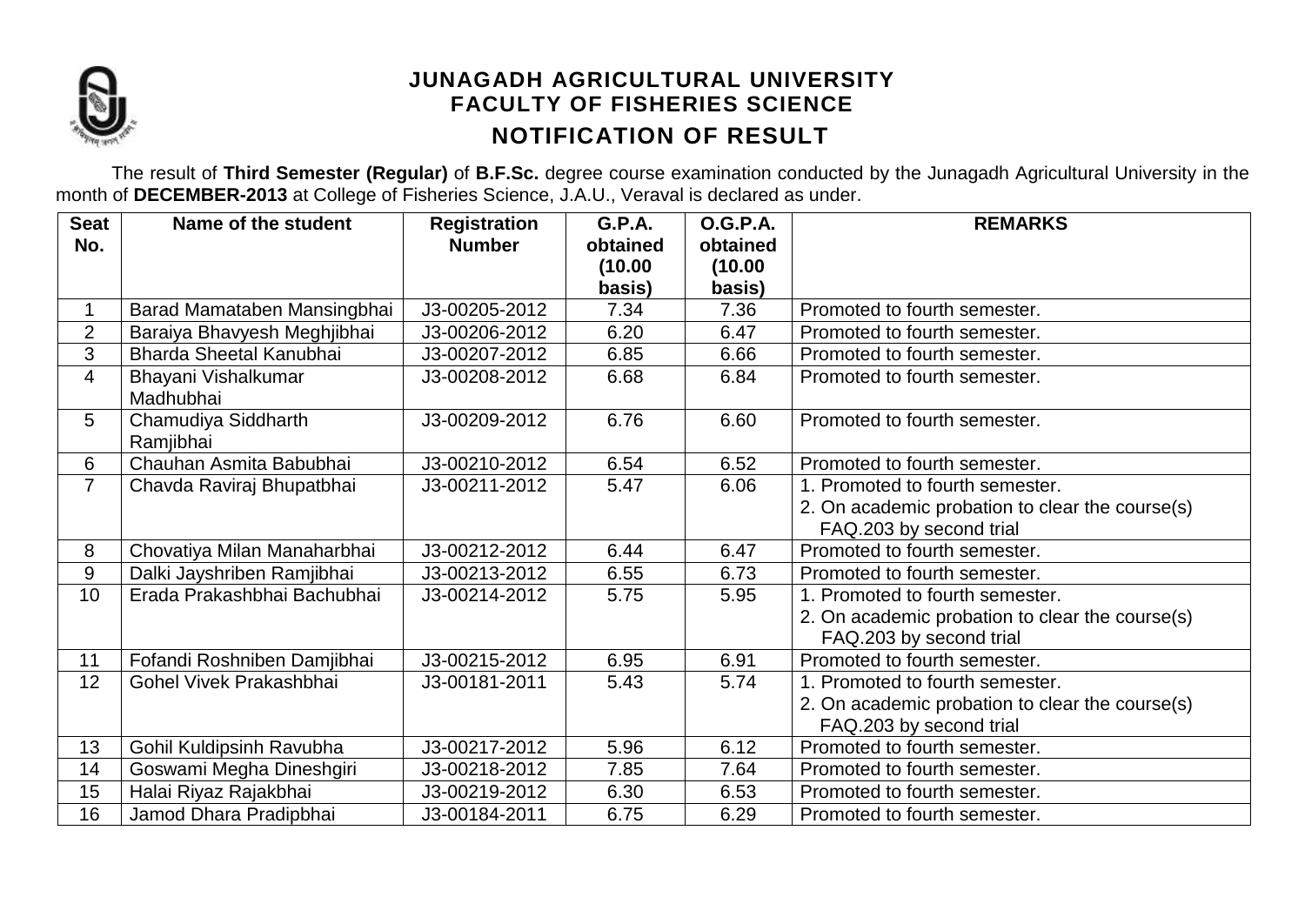| <b>Seat</b> | Name of the student                      | <b>Registration</b> | <b>G.P.A.</b>       | <b>O.G.P.A.</b>     | <b>REMARKS</b>                                  |
|-------------|------------------------------------------|---------------------|---------------------|---------------------|-------------------------------------------------|
| No.         |                                          | <b>Number</b>       | obtained<br>(10.00) | obtained<br>(10.00) |                                                 |
|             |                                          |                     | basis)              | basis)              |                                                 |
| 17          | Jungi Dhaval Naran                       | J3-00220-2012       | 5.84                | 5.88                | 1. Promoted to fourth semester.                 |
|             |                                          |                     |                     |                     | 2. On academic probation to clear the course(s) |
|             |                                          |                     |                     |                     | FAQ.203 by second trial                         |
| 18          | Jungi Harishchandra Dharmshi             | J3-00221-2012       | 5.94                | 6.00                | Promoted to fourth semester.                    |
| 19          | Kalkani Manishkumar                      | J3-00222-2012       | 6.95                | 6.93                | Promoted to fourth semester.                    |
|             | Bhupatbhai                               |                     |                     |                     |                                                 |
| 20          | Khoraba Jayshri Bhagvanji                | J3-00223-2012       | 5.63                | 5.79                | 1. Promoted to fourth semester.                 |
|             |                                          |                     |                     |                     | 2. On academic probation to clear the course(s) |
|             |                                          |                     |                     |                     | FAQ.203 by second trial                         |
| 21<br>22    | Kuhada Dharmistha Devjibhai              | J3-00224-2012       | 6.56                | 6.72                | Promoted to fourth semester.                    |
|             | Limbadiya Jatin Rajeshbhai               | J3-00225-2012       | 6.60                | 6.24                | Promoted to fourth semester.                    |
| 23          | Madathil Deepa Dileepkumar               | J3-00226-2012       | 7.08                | 6.84                | Promoted to fourth semester.                    |
| 24          | Mahavadiya Dushyantkumar<br>Rajendrabhai | J3-00227-2012       | 6.62                | 6.31                | Promoted to fourth semester.                    |
| 25          | Naghera Asvin Menasibhai                 | J3-00228-2012       | 6.47                | 6.16                | Promoted to fourth semester.                    |
| 26          | Pandya Drumilkumar<br>Nareshbhai         | J3-00229-2012       | 7.22                | 7.11                | Promoted to fourth semester.                    |
| 27          | Parmar Ashvinkumar Velabhai              | J3-00230-2012       | 6.65                | 6.67                | Promoted to fourth semester.                    |
| 28          | Rathod Hasmukhbhai Dilipbhai             | J3-00233-2012       | 6.62                | 6.39                | Promoted to fourth semester.                    |
| 29          | Rathod Vishalbhai Jodhabhai              | J3-00235-2012       | 7.84                | 7.47                | Promoted to fourth semester.                    |
| 30          | Sapra Dharmeshkumar                      | J3-00236-2012       | 6.46                | 6.64                | Promoted to fourth semester.                    |
|             | Himmatbhai                               |                     |                     |                     |                                                 |
| 31          | Sikotariya Sanishthakumar                | J3-00237-2012       | 6.23                | 6.22                | Promoted to fourth semester.                    |
|             | Haresh                                   |                     |                     |                     |                                                 |
| 32          | Solanki Lalji Chunilal                   | J3-00238-2012       | 6.41                | 6.18                | Promoted to fourth semester.                    |
| 33          | Solanki Rahul Khodabhai                  | J3-00239-2012       | 7.95                | 8.01                | Promoted to fourth semester.                    |
| 34          | Tandel Rutvikkumar Pravinbhai            | J3-00240-2012       | 8.26                | 7.98                | Promoted to fourth semester.                    |
| 35          | Vadhel Kalpeshbhai Govindbhai            | J3-00241-2012       | 6.80                | 6.44                | Promoted to fourth semester.                    |
| 36          | Vagh Bharatkumar Hareshbhai              | J3-00242-2012       | 5.80                | 5.81                | Promoted to fourth semester.                    |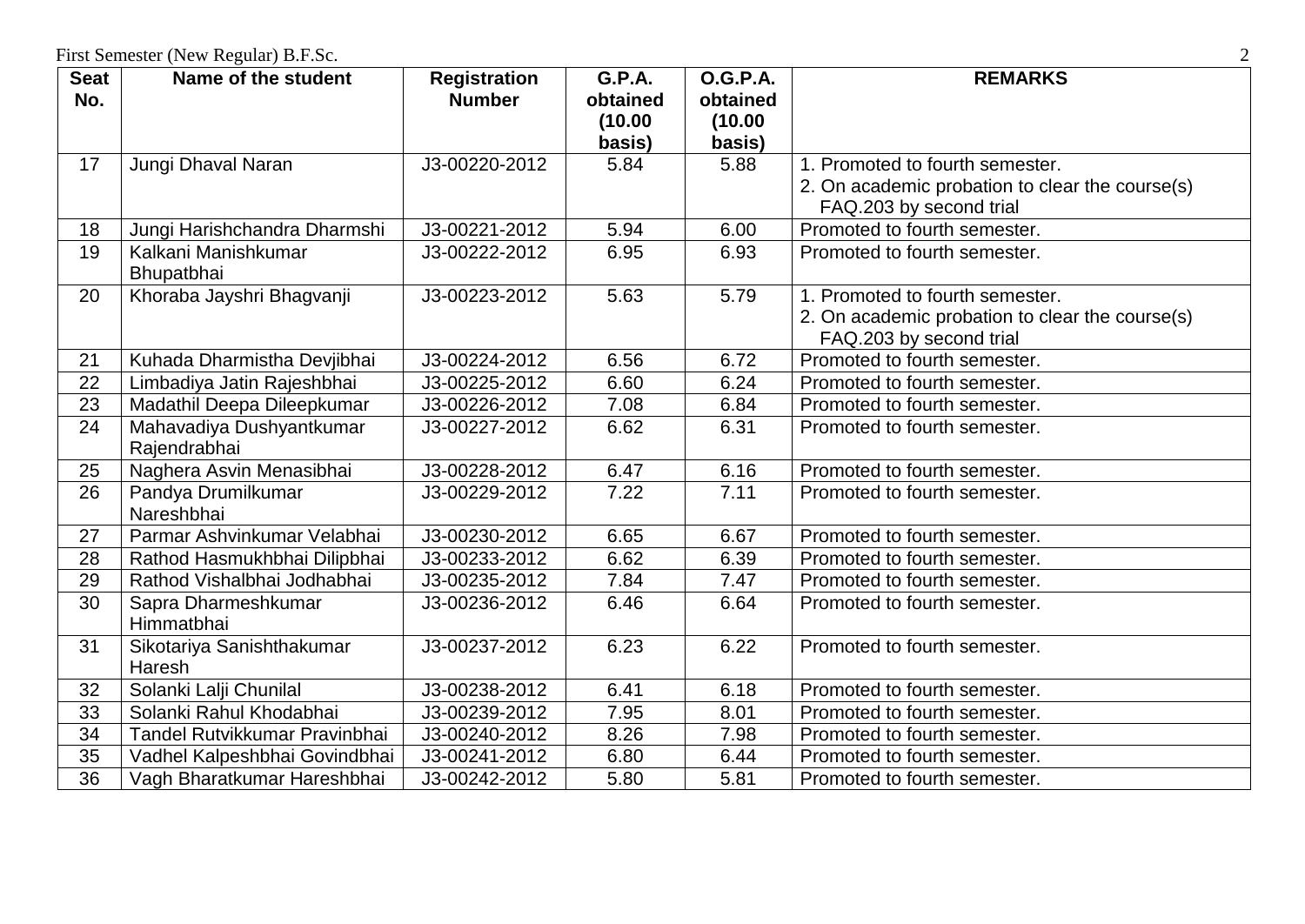| <b>Seat</b><br>No. | Name of the student      | <b>Registration</b><br><b>Number</b> | <b>G.P.A.</b><br>obtained<br>(10.00)<br>basis) | <b>O.G.P.A.</b><br>obtained<br>(10.00)<br>basis) | <b>REMARKS</b>                                  |
|--------------------|--------------------------|--------------------------------------|------------------------------------------------|--------------------------------------------------|-------------------------------------------------|
| 37                 | Vagh Sarman Naranbhai    | J3-00243-2012                        | 8.23                                           | 7.89                                             | Promoted to fourth semester.                    |
| 38                 | Vaishya Sunil Dhanjibhai | J3-00244-2012                        | 6.80                                           | 6.93                                             | Promoted to fourth semester.                    |
| 39                 | Vanavi Rajesh Jayantilal | J3-00166-2010                        | 5.56                                           | 5.51                                             | 1. Promoted to fourth semester.                 |
|                    |                          |                                      |                                                |                                                  | 2. On academic probation to clear the course(s) |
|                    |                          |                                      |                                                |                                                  | FAQ.203 by second trial                         |

No.: JAU / REG / EXAM / T.5 / 938-40 / 2014 **REGISTRAR** Date: 20 / 03 / 2014

- 1. The Principal & Dean, College of Fisheries Science, J.A.U., Veraval (5 copies).
- 2. The Director of Students' Welfare, JAU, Junagadh
- 3. Table-4 of this office.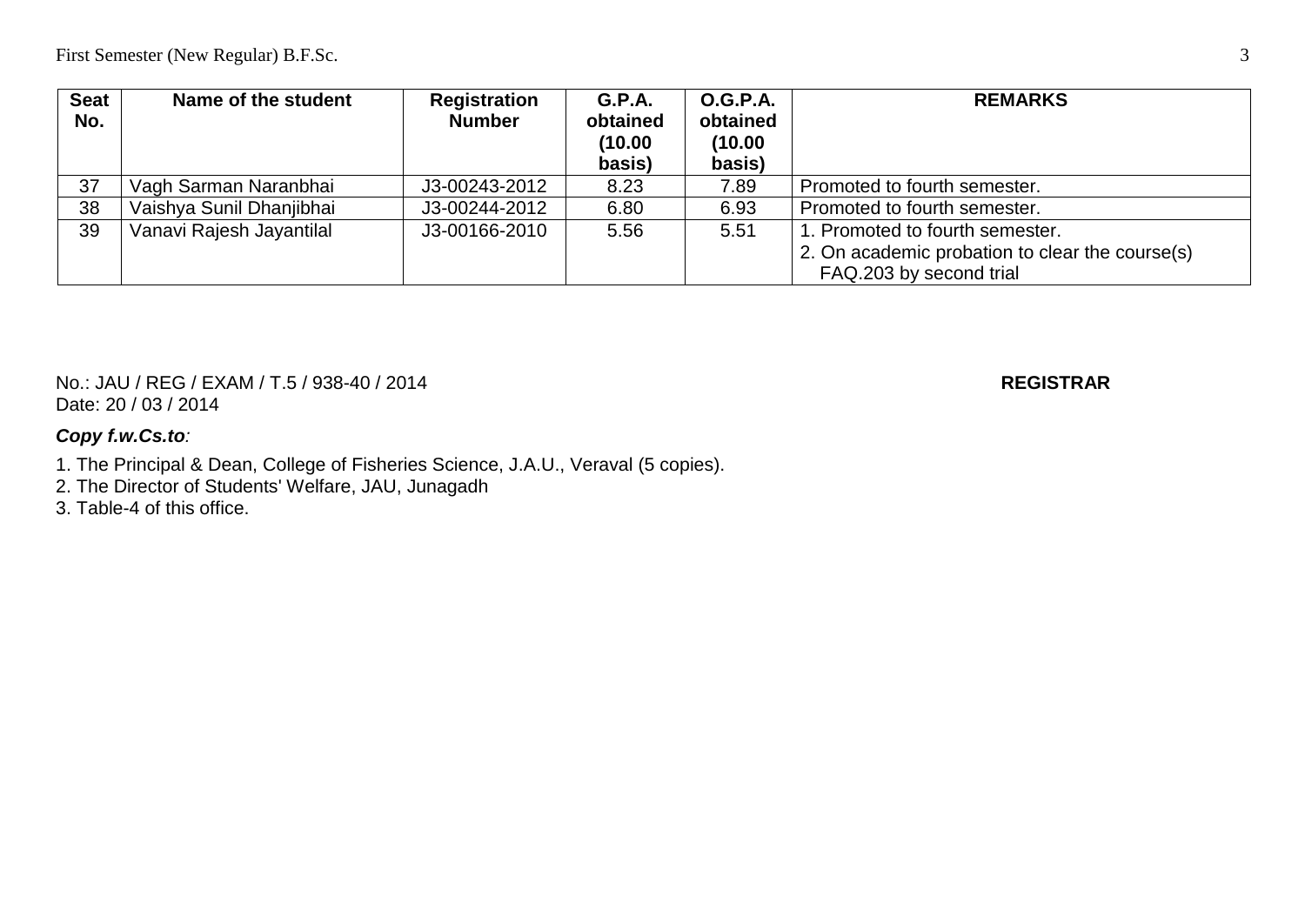

# **NOTIFICATION OF RESULTS**

The result of **Fourth Semester (Supple.)** of **B.F.Sc.** degree course examination conducted by the Junagadh Agricultural University in the month of **DECEMBER-2013** at College of Fisheries Science, J.A.U, Veraval is declared as under.

| Seat No. | Name of the student              | <b>Registration Number</b> | G.P.A.<br>obtained<br>$(10.00 \text{ basis})$ | O.G.P.A.<br>obtained<br>$(10.00 \text{ basis})$ | <b>REMARKS</b>              |
|----------|----------------------------------|----------------------------|-----------------------------------------------|-------------------------------------------------|-----------------------------|
|          | Agravat Kuldipkumar Rajeshbhai   | J3-00170-2011              | 5.91                                          | 5.23                                            | Promoted to sixth semester. |
| 2        | Bhil Bhaveshbhai Bharatbhai      | J3-00174-2011              | 5.98                                          | 5.79                                            | Promoted to sixth semester. |
|          | Chauhan Moin Basirbhai           | J3-00138-2010              | 5.91                                          | 5.91                                            | Promoted to sixth semester. |
|          | Gohil Ajaysinh Kishorsinh        | J3-00182-2011              | 5.80                                          | 5.74                                            | Promoted to sixth semester. |
| 5        | Karetha Ravikumar Bhikhubhai     | J3-00185-2011              | 5.76                                          | 6.01                                            | Promoted to sixth semester. |
| 6        | Parmar Sudhir Keshubhai          | J3-00191-2011              | 5.67                                          | 5.77                                            | Promoted to sixth semester. |
|          | Shrimali Lomeshkumar Pravinkumar | J3-00128-2009              | 5.58                                          | 5.66                                            | Promoted to sixth semester. |

No.: JAU / REG / EXAM / T.5 / 941-43 / 2014 **REGISTRAR** Date: 20 / 03 / 2014

- 1. The Principal & Dean, College of Fisheries Science, J.A.U., Veraval (5 copies).
- 2. The Director of Students' Welfare, JAU, Junagadh
- 3. Table-4 of this office.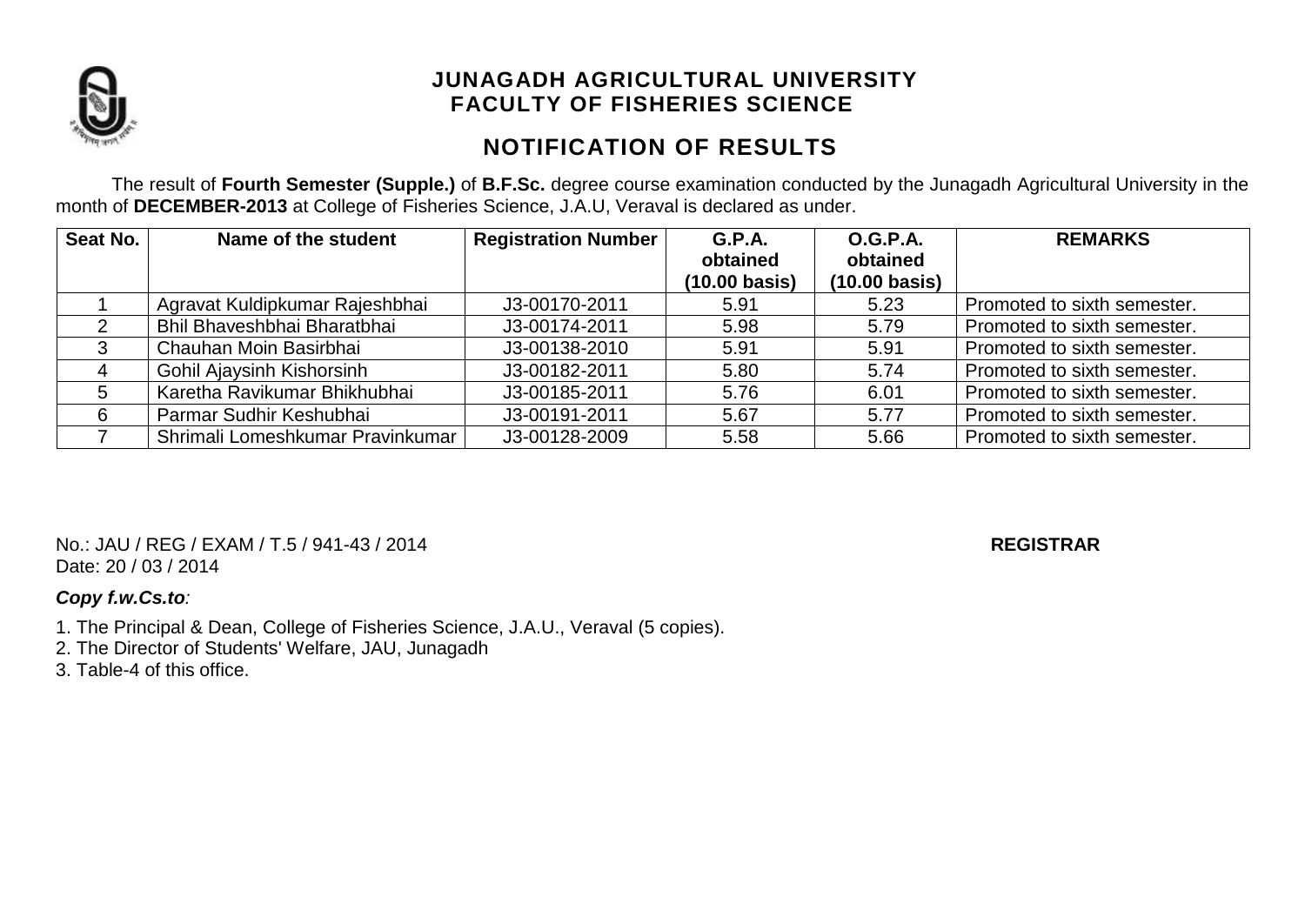

# **NOTIFICATION OF RESULT**

The result of **Fifth Semester (Regular)** of **B.F.Sc.** degree course examination conducted by the Junagadh Agricultural University in the month of **DECEMBER-2013** at College of Fisheries Science, J.A.U., Veraval is declared as under.

| <b>Seat</b>     | Name of the student         | <b>Registration</b> | <b>G.P.A.</b> | <b>O.G.P.A.</b> | <b>REMARKS</b>                                          |
|-----------------|-----------------------------|---------------------|---------------|-----------------|---------------------------------------------------------|
| No.             |                             | <b>Number</b>       | obtained      | obtained        |                                                         |
|                 |                             |                     | (10.00        | (10.00)         |                                                         |
|                 |                             |                     | basis)        | basis)          |                                                         |
|                 | Agravat Kuldipkumar         | J3-00170-2011       | 5.16          | 6.03            | 1. Promoted to sixth semester.                          |
|                 | Rajeshbhai                  |                     |               |                 | 2. On academic probation to clear the course(s) FAQ.301 |
|                 |                             |                     |               |                 | & FAQ.305 by second trial                               |
| $\overline{2}$  | Anjali Pushp                | J3-00171-2011       | 8.69          | 8.80            | Promoted to sixth semester.                             |
| 3               | <b>Bhadresa Ronak</b>       | J3-00136-2010       | 5.16          | 5.48            | 1. Promoted to sixth semester.                          |
|                 | Damodarbhai                 |                     |               |                 | 2. On academic probation to clear the course(s) FAQ.301 |
|                 |                             |                     |               |                 | & FAQ.305 by second trial                               |
| 4               | Bhardava Rajesh Dhirajlal   | J3-00173-2011       | 5.78          | 5.95            | 1. Promoted to sixth semester.                          |
|                 |                             |                     |               |                 | 2. On academic probation to clear the course(s) FAQ.305 |
|                 |                             |                     |               |                 | by second trial                                         |
| 5               | Bhil Bhaveshbhai Bharatbhai | J3-00174-2011       | 4.77          | 5.58            | 1. Promoted to sixth semester.                          |
|                 |                             |                     |               |                 | 2. On academic probation to clear the course(s)         |
|                 |                             |                     |               |                 | FAQ.301 & FAQ.305 by second trial                       |
| 6               | Chauhan Moin Basirbhai      | J3-00138-2010       | 4.97          | 5.72            | 1. Promoted to sixth semester.                          |
|                 |                             |                     |               |                 | 2. On academic probation to clear the course(s) FAQ.301 |
|                 |                             |                     |               |                 | & FAQ.305 by second trial                               |
| $\overline{7}$  | Chauhan Yashodhankumar      | J3-00175-2011       | 7.64          | 7.75            | Promoted to sixth semester.                             |
|                 | Hareshkumar                 |                     |               |                 |                                                         |
| 8               | Divya Mol K.K               | J3-00179-2011       | 8.57          | 8.58            | Promoted to sixth semester.                             |
| 9               | Fofandi Kalpesh Lakhambhai  | J3-00180-2011       | 6.25          | 6.37            | Promoted to sixth semester.                             |
| 10 <sup>1</sup> | Gohil Ajaysinh Kishorsinh   | J3-00182-2011       | 5.56          | 5.70            | 1. Promoted to sixth semester.                          |
|                 |                             |                     |               |                 | 2. On academic probation to clear the course(s)         |
|                 |                             |                     |               |                 | FAQ.305 by second trial                                 |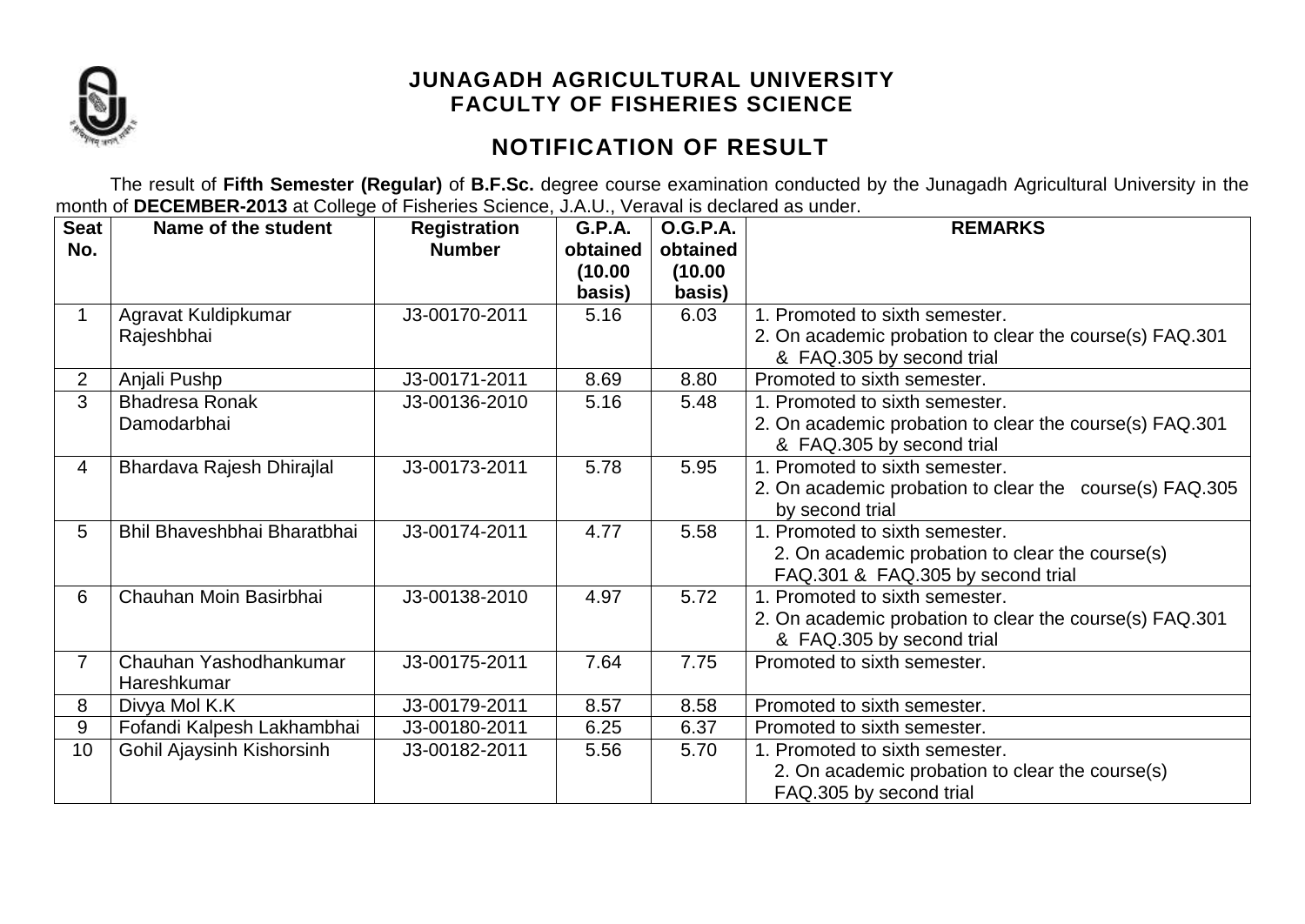| <b>Seat</b><br>No. | Name of the student                   | <b>Registration</b><br><b>Number</b> | <b>G.P.A.</b><br>obtained | <b>O.G.P.A.</b><br>obtained | <b>REMARKS</b>                                                                                |
|--------------------|---------------------------------------|--------------------------------------|---------------------------|-----------------------------|-----------------------------------------------------------------------------------------------|
|                    |                                       |                                      | (10.00)<br>basis)         | (10.00)<br>basis)           |                                                                                               |
| 11                 | Gohil Kapilbhai Lalabhai              | J3-00183-2011                        | 5.52                      | 6.08                        | 1. Promoted to sixth semester.<br>2. On academic probation to clear the course(s) FAQ.305     |
|                    |                                       |                                      |                           |                             | by second trial                                                                               |
| 12                 | Karetha Ravikumar                     | J3-00185-2011                        | 5.06                      | 5.82                        | 1. Promoted to sixth semester.                                                                |
|                    | <b>Bhikhubhai</b>                     |                                      |                           |                             | 2. On academic probation to clear the course(s) FAQ.301<br>& FAQ.305 by second trial          |
| 13                 | Khaniya Anil Rameshbhai               | J3-00186-2011                        | 5.95                      | 6.13                        | Promoted to sixth semester.                                                                   |
| 14                 | Muchhal Haresh Dayabhai               | J3-00151-2010                        | 6.01                      | 5.97                        | Promoted to sixth semester.                                                                   |
| $\overline{15}$    | Muchhaliya Kuldipkumar<br>Jesukhbhai  | J3-00189-2011                        | 6.19                      | 6.84                        | Promoted to sixth semester.                                                                   |
| 16                 | Parmar Sudhir Keshubhai               | J3-00191-2011                        | 4.51                      | 5.51                        | 1. Promoted to sixth semester.                                                                |
|                    |                                       |                                      |                           |                             | 2. On academic probation to clear the course(s) FAQ.301,<br>FAQ.303 & FAQ.305 by second trial |
| 17                 | Patadiya Dhaval Sureshbhai            | J3-00192-2011                        | 6.63                      | 7.01                        | Promoted to sixth semester.                                                                   |
| $\overline{18}$    | Patal Ashwin Ugabhai                  | J3-00193-2011                        | 5.31                      | 5.93                        | 1. Promoted to sixth semester.                                                                |
|                    |                                       |                                      |                           |                             | 2. On academic probation to clear the course(s) FAQ.301<br>& FAQ.305 by second trial          |
| 19                 | Pathan Juned Javed                    | J3-00195-2011                        | 7.25                      | 7.09                        | Promoted to sixth semester.                                                                   |
| 20                 | <b>Rathod Gopalkumar</b><br>Devsibhai | J3-00196-2011                        | 7.24                      | 6.92                        | Promoted to sixth semester.                                                                   |
| 21                 | Raval Jay Atulkumar                   | J3-00197-2011                        | 5.94                      | 6.09                        | Promoted to sixth semester.                                                                   |
| 22                 | Shrimali Lomeshkumar                  | J3-00128-2009                        | 4.78                      | 5.48                        | 1. Promoted to sixth semester.                                                                |
|                    | Pravinkumar                           |                                      |                           |                             | 2. On academic probation to clear the course(s) FAQ.301<br>& FAQ.305 by second trial          |
| 23                 | Solanki Piyush Jiva                   | J3-00199-2011                        | 5.48                      | 5.88                        | 1. Promoted to sixth semester.                                                                |
|                    |                                       |                                      |                           |                             | 2. On academic probation to clear the course(s) FAQ.301,<br>FAQ.303 & FAQ.305 by second trial |
| 24                 | Sonia                                 | J3-00200-2011                        | 8.48                      | 8.85                        | Promoted to sixth semester.                                                                   |
| 25                 | Tandel Jitendrakumar<br>Thakorbhai    | J3-00201-2011                        | 7.45                      | 7.14                        | Promoted to sixth semester.                                                                   |
| 26                 | Vadhel Nirali Pradipbhai              | J3-00202-2011                        | 6.91                      | 6.75                        | Promoted to sixth semester.                                                                   |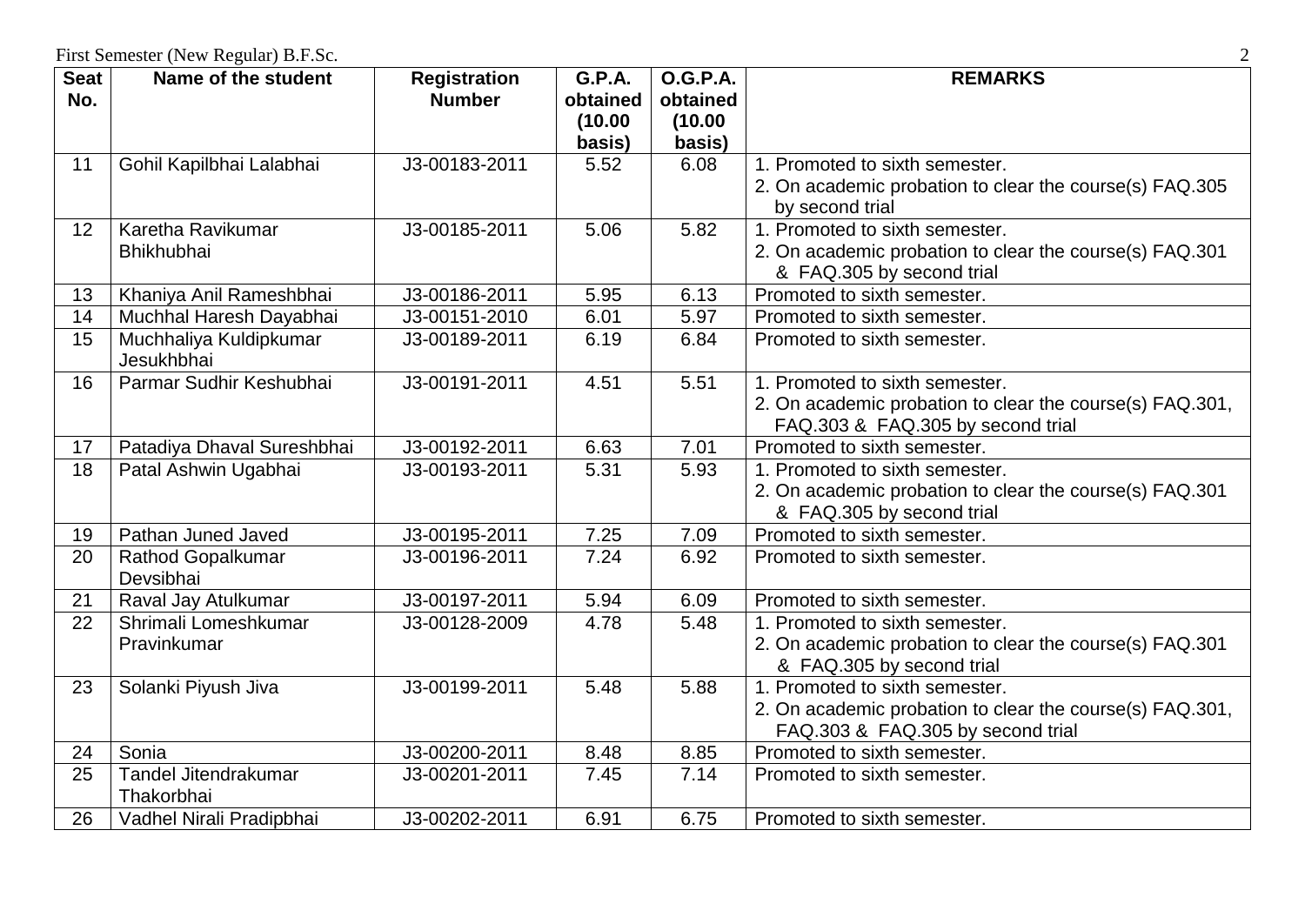No.: JAU / REG / EXAM / T.5 / 944-46 / 2014 **REGISTRAR** Date: 20 / 03 / 2014

#### *Copy f.w.Cs.to:*

1. The Principal & Dean, College of Fisheries Science, J.A.U., Veraval (5 copies).

- 2. The Director of Students' Welfare, JAU, Junagadh
- 3. Table-4 of this office.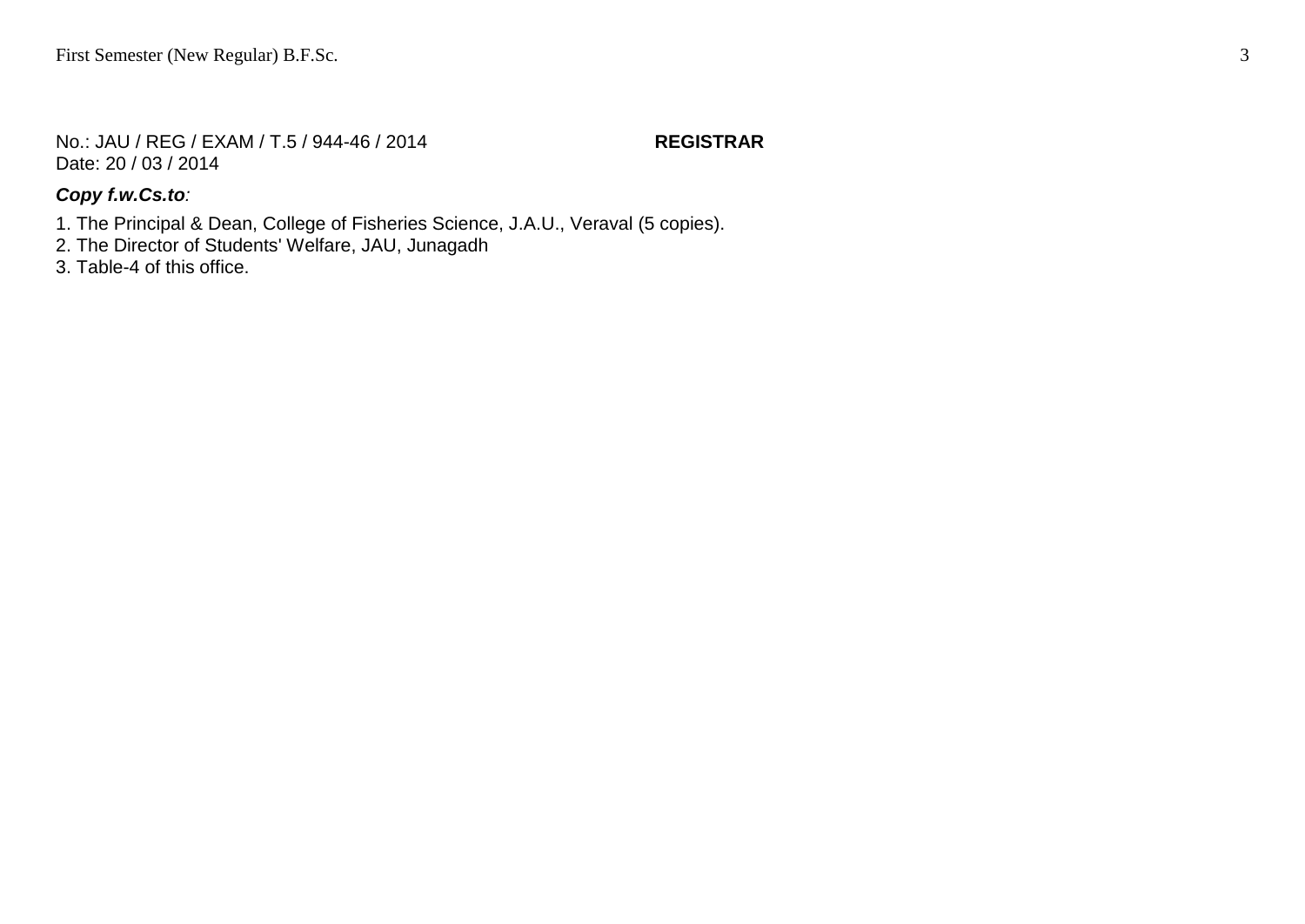

# **NOTIFICATION OF RESULT**

The result of **Sixth Semester (Supple.)** of **B.F.Sc.** degree course examination conducted by the Junagadh Agricultural University in the month of **DECEMBER-2013** at College of Fisheries Science, J.A.U., Veraval is declared as under.

| <b>Seat</b><br>No. | Name of the student                | Registration<br><b>Number</b> | <b>G.P.A.</b><br>obtained<br>(10.00<br>basis) | <b>O.G.P.A.</b><br>obtained<br>(10.00)<br>basis) | <b>REMARKS</b>               |
|--------------------|------------------------------------|-------------------------------|-----------------------------------------------|--------------------------------------------------|------------------------------|
|                    | <b>Gohil Dilipsinh Balvantsinh</b> | J3-00144-2010                 | 6.25                                          | 6.13                                             | Promoted to eighth semester. |
|                    | Makrani Aunraza Abdulkarim         | J3-00088-2008                 | 6.05                                          | 5.88                                             | Promoted to eighth semester. |
| 3                  | Solanki Ravikumar<br>Meghajibhai   | J3-00129-2009                 | 5.73                                          | 5.66                                             | Promoted to eighth semester. |
|                    | Vasava Rajesh Jayantibhai          | J3-00167-2010                 | 6.23                                          | 6.27                                             | Promoted to eighth semester. |

No.: JAU / REG / EXAM / T.5 / 947-49 / 2014 **REGISTRAR** Date: 20 / 03 / 2014

- 1. The Principal & Dean, College of Fisheries Science, J.A.U., Veraval (5 copies).
- 2. The Director of Students' Welfare, JAU, Junagadh
- 3. Table-4 of this office.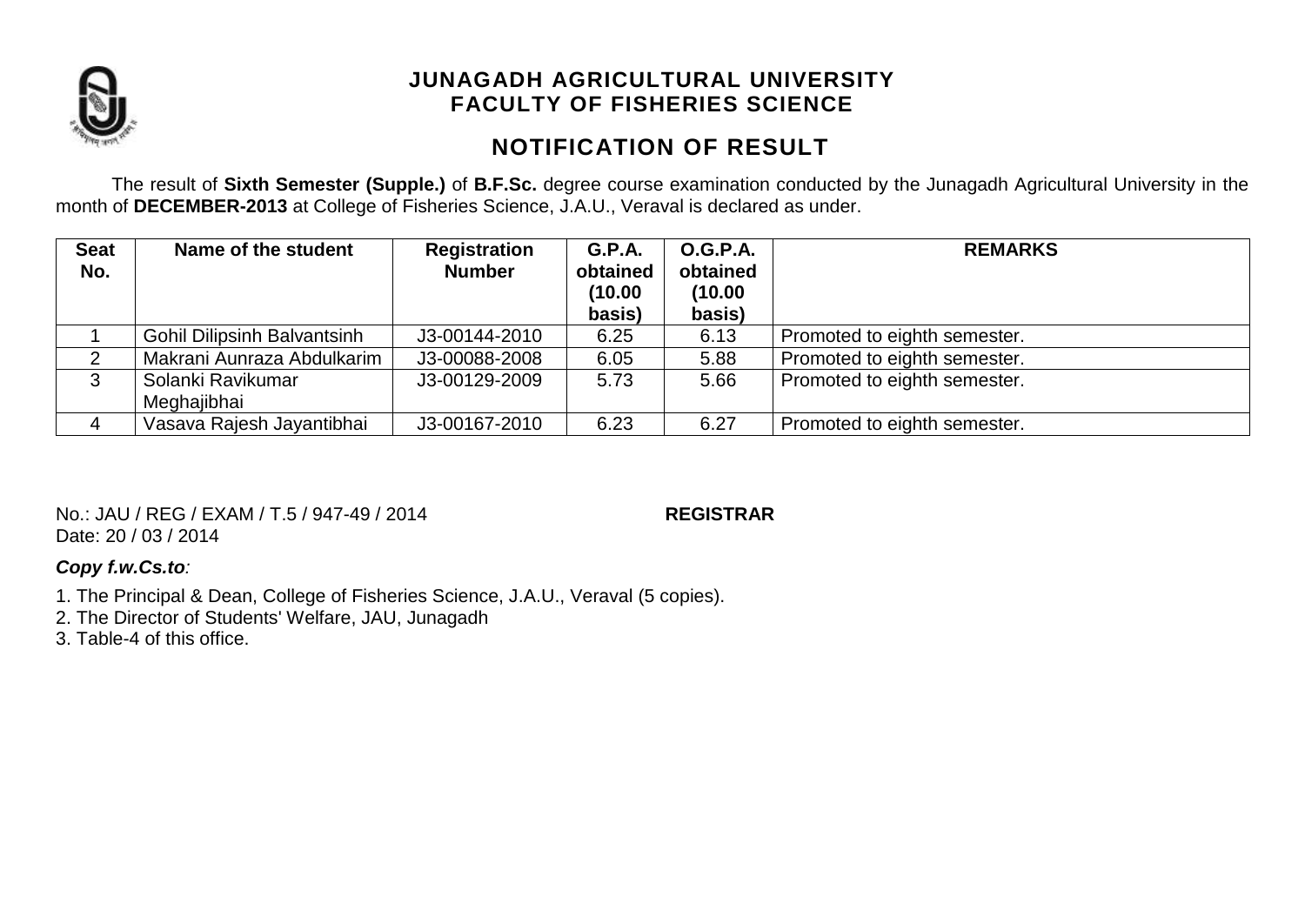

# **NOTIFICATION OF RESULT**

The result of **Seventh Semester (Regular)** of **B.F.Sc.** degree course examination conducted by the Junagadh Agricultural University in the month of **DECEMBER-2013** at College of Fisheries Science, J.A.U., Veraval is declared as under.

| <b>Seat</b>    | Name of the student                | <b>Registration</b> | <b>G.P.A.</b>     | <b>O.G.P.A.</b>   | <b>REMARKS</b>               |
|----------------|------------------------------------|---------------------|-------------------|-------------------|------------------------------|
| No.            |                                    | <b>Number</b>       | obtained          | obtained          |                              |
|                |                                    |                     | (10.00)<br>basis) | (10.00)<br>basis) |                              |
|                | Chavda Hetal Khimjibhai            | J3-00139-2010       | 7.30              | 7.58              | Promoted to eighth semester. |
| $\overline{2}$ | Fofandi Yogesh Nagindas            | J3-00143-2010       | 8.20              | 6.39              | Promoted to eighth semester. |
| 3              | <b>Gohil Dilipsinh Balvantsinh</b> | J3-00144-2010       | 7.30              | 6.30              | Promoted to eighth semester. |
| 4              | Makrani Aunraza                    | J3-00088-2008       | 8.30              | 6.24              | Promoted to eighth semester. |
|                | Abdulkarim                         |                     |                   |                   |                              |
| 5              | Panja Tehseen Hamid                | J3-00152-2010       | 7.70              | 7.72              | Promoted to eighth semester. |
| 6              | Sakshi Kumari                      | J3-00160-2010       | 8.80              | 7.12              | Promoted to eighth semester. |
| 7              | Shibli Shailendra                  | J3-00163-2010       | 9.30              | 8.83              | Promoted to eighth semester. |
| 8              | Sisodia Anju Aligbhai              | J3-00165-2010       | 7.60              | 6.36              | Promoted to eighth semester. |
| 9              | Solanki Ravikumar                  | J3-00129-2009       | 8.60              | 6.12              | Promoted to eighth semester. |
|                | Meghajibhai                        |                     |                   |                   |                              |
| 10             | Lakhadhir Dipeeka                  | J3-00146-2010       | 6.50              | 7.09              | Promoted to eighth semester. |
|                | Dineshbhai                         |                     |                   |                   |                              |
| 11             | Masani Milan Nagindas              | J3-00148-2010       | 6.50              | 7.36              | Promoted to eighth semester. |
| 12             | Mori Yogeshkumar                   | J3-00150-2010       | 6.00              | 6.86              | Promoted to eighth semester. |
|                | Abhesingh                          |                     |                   |                   |                              |
| 13             | Raju Ram                           | J3-00156-2010       | 6.30              | 7.91              | Promoted to eighth semester. |
| 14             | Shyam Kumar                        | J3-00164-2010       | 6.60              | 7.83              | Promoted to eighth semester. |
| 15             | Vasava Rajesh Jayantibhai          | J3-00167-2010       | 5.80              | 6.21              | Promoted to eighth semester. |
| 16             | Vikas                              | J3-00168-2010       | 8.00              | 6.98              | Promoted to eighth semester. |
| 17             | Vyas Upasana Dhirajlal             | J3-00169-2010       | 6.80              | 7.34              | Promoted to eighth semester. |